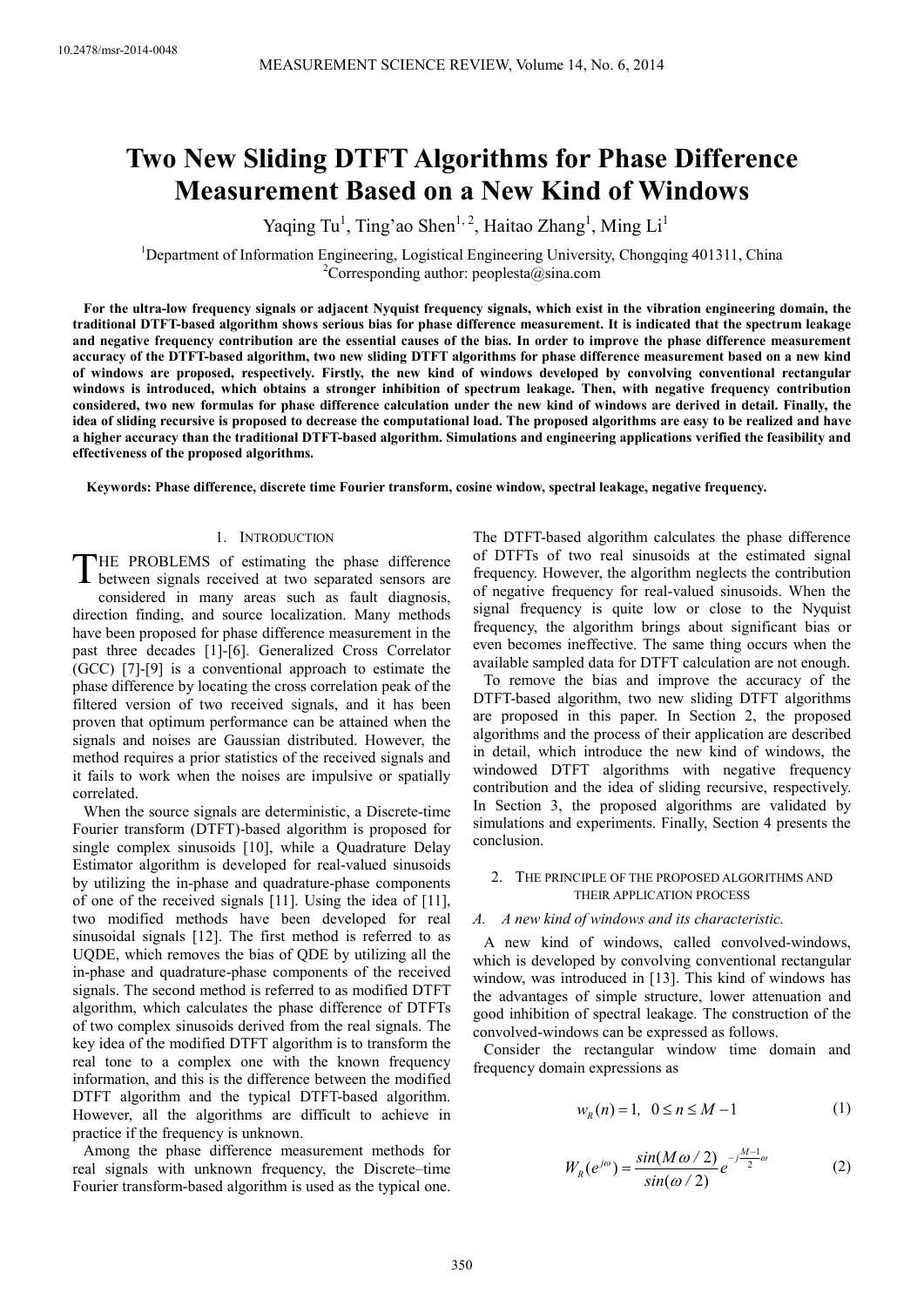where *M* is the length of rectangular window, and  $\omega$  is the digital signal frequency. A new  $2M-1$  data sequence can be obtained by convolving 2 rectangular windows. If 1 zero is added in the front or back of the new sequence, a new 2*M* data sequence can be obtained, called 2-order rectangular self-convolution window (RSCW). Add 1 zero in the front of the  $2M-1$  data sequence and consider  $N = 2M$ , the time domain and frequency domain expressions of 2-order RSCW can be expressed as

$$
w_{R^2}(n) = \begin{cases} n & 0 \le n \le N/2 - 1 \\ N - n & N/2 \le n \le N - 1 \end{cases}
$$
 (3)

$$
W_{R^2}(e^{j\omega}) = \frac{\sin^2(N\omega/4)}{\sin^2(\omega/2)} e^{-j\frac{N}{2}\omega}
$$
 (4)

Similarly, 4*M*−3 data sequence can be obtained by convolving 4 rectangular windows. A new 4-order RSCW can be developed by adding 2 zero in the front of the new sequence and 1 zero at the back of the new sequence. Consider  $N = 4M$ , the time domain and frequency domain expressions can be expressed as

$$
w_{R^4}(n) = \begin{cases} \frac{1}{6}n^3 - \frac{1}{6}n & 0 \le n \le \frac{N}{4} - 1\\ -\frac{1}{2}n^3 + \frac{N}{2}n^2 + \left(\frac{1}{2} - \frac{N^2}{8}\right)n + \left(\frac{N^3}{96} - \frac{N}{6}\right) & \frac{N}{4} \le n \le \frac{N}{2} - 1\\ \frac{1}{2}n^3 - Nn^2 + \left(\frac{5N^2}{8} - \frac{1}{2}\right)n + \left(\frac{N}{3} - \frac{N^3}{96}\right) & \frac{N}{2} \le n \le \frac{3N}{4} - 1\\ -\frac{1}{6}n^3 + \frac{N}{2}n^2 + \left(\frac{1}{6} - \frac{N^2}{2}\right)n + \left(\frac{N^3}{6} - \frac{N}{6}\right) & \frac{3N}{4} \le n \le N - 1\\ (5) \end{cases}
$$

$$
W_{R^4}(e^{j\omega}) = \frac{\sin^4(N\omega/8)}{\sin^4(\omega/2)} e^{-j\frac{N}{2}\omega}
$$
 (6)

According to the construction of the RSCW, the *m*-order RSCW can be developed in a similar way. At first, a new data sequence can be obtained by convolving *m* rectangular windows, and then, if *m* is even, the *m*-order RSCW can be developed by adding  $m/2$  zero in the front of the new sequence and  $(m-2)/2$  zero at the back of the new sequence, while *m* is odd, the *m*-order RSCW can be developed by adding  $(m-1)/2$  zero in the front of the new sequence and  $(m-1)/2$  zero at the back of the new sequence, and then, the time domain and frequency domain expressions of *m*-order RSCW ( $N = m \cdot M$ ) can be expressed as

$$
W_{R^m}(e^{j\omega}) = \begin{cases} \frac{\sin^m (N\omega/2m)}{\sin^m (\omega/2)} e^{-j\frac{N}{2}\omega} & \text{if } m = 2k\\ \frac{\sin^m (N\omega/2m)}{\sin^m (N\omega/2)} e^{-j\frac{N-1}{2}\omega} & \text{if } m = 2k+1\\ \end{cases} k \in Z^+ \tag{7}
$$

It is obviously from formula (7) that the width of the main lobe becomes larger with the increase of *m*, accordingly, the order of RSCW is usually less than 4. In addition, in the zero points of its amplitude-frequency characteristic, the value of *m*-1 order derivatives is zero. As a result of this character, the interferences between the harmonics due to spectrum leakage can be reduced furthest by applying the RSCW. Consequently, the precision of harmonics estimation can be boosted.

#### *B. The windowed DTFT algorithms.*

1) The measurement principle of DTFT algorithm

Consider two real sinusoids with the same frequency

$$
x_1(n) = A_1 \cos(\omega \cdot n + \theta_1)
$$
  
\n
$$
x_2(n) = A_2 \cos(\omega \cdot n + \theta_2), \quad n = 0, 1, \dots, N - 1
$$
 (8)

where  $A_1$  and  $A_2$  are amplitudes,  $\theta_1$  and  $\theta_2$  are initial phases. Mark  $\hat{\omega}$  as the estimated value of  $\omega$ , the DTFT of  $x_{1,2}(n)$  at  $\hat{\omega}$  can be computed as [14]

$$
X_{(1,2)N}(\hat{\omega}) = \sum_{n=0}^{N-1} A_{1,2} \cos(\omega \cdot n + \theta_{1,2}) \cdot e^{-j\hat{\omega}n}
$$
  
= 
$$
\sum_{n=0}^{N-1} \frac{A_{1,2}}{2} [e^{j(\omega n + \theta_{1,2})} + e^{-j(\omega n + \theta_{1,2})}] \cdot e^{-j\hat{\omega}n}
$$
 (9)

According to Euler's formula, a real sinusoid can be formulated as the sum of two exponential signals with positive and negative frequencies, respectively. If the negative frequencies in (9) are neglected, then

$$
X_{(1,2)N}(\hat{\omega}) = \sum_{n=0}^{N-1} \frac{A_{1,2}}{2} e^{j(\omega n + \theta_{1,2})} \cdot e^{-j\hat{\omega}n}
$$
  

$$
= \begin{cases} \frac{A_{1,2}}{2} \frac{\sin(\frac{N(\hat{\omega} - \omega)}{2})}{\sin(\frac{\hat{\omega} - \omega}{2})} \cdot e^{j[\theta_{1,2} + \frac{(\hat{\omega} - \omega)N}{2} - \frac{\hat{\omega} - \omega}{2}]}, & \text{if } \hat{\omega} \neq \omega \\ \frac{A_{1,2}}{2} \cdot N \cdot e^{j\theta_{1,2}}, & \text{if } \hat{\omega} = \omega \end{cases}
$$
(10)

The phase of  $X_{1N}(\hat{\omega})$  and  $X_{2N}(\hat{\omega})$  is denoted by  $\varphi_1$  and  $\varphi_2$ , respectively. If the phase difference is defined as  $\Delta \theta = \theta_2 - \theta_1$ , it can be calculated as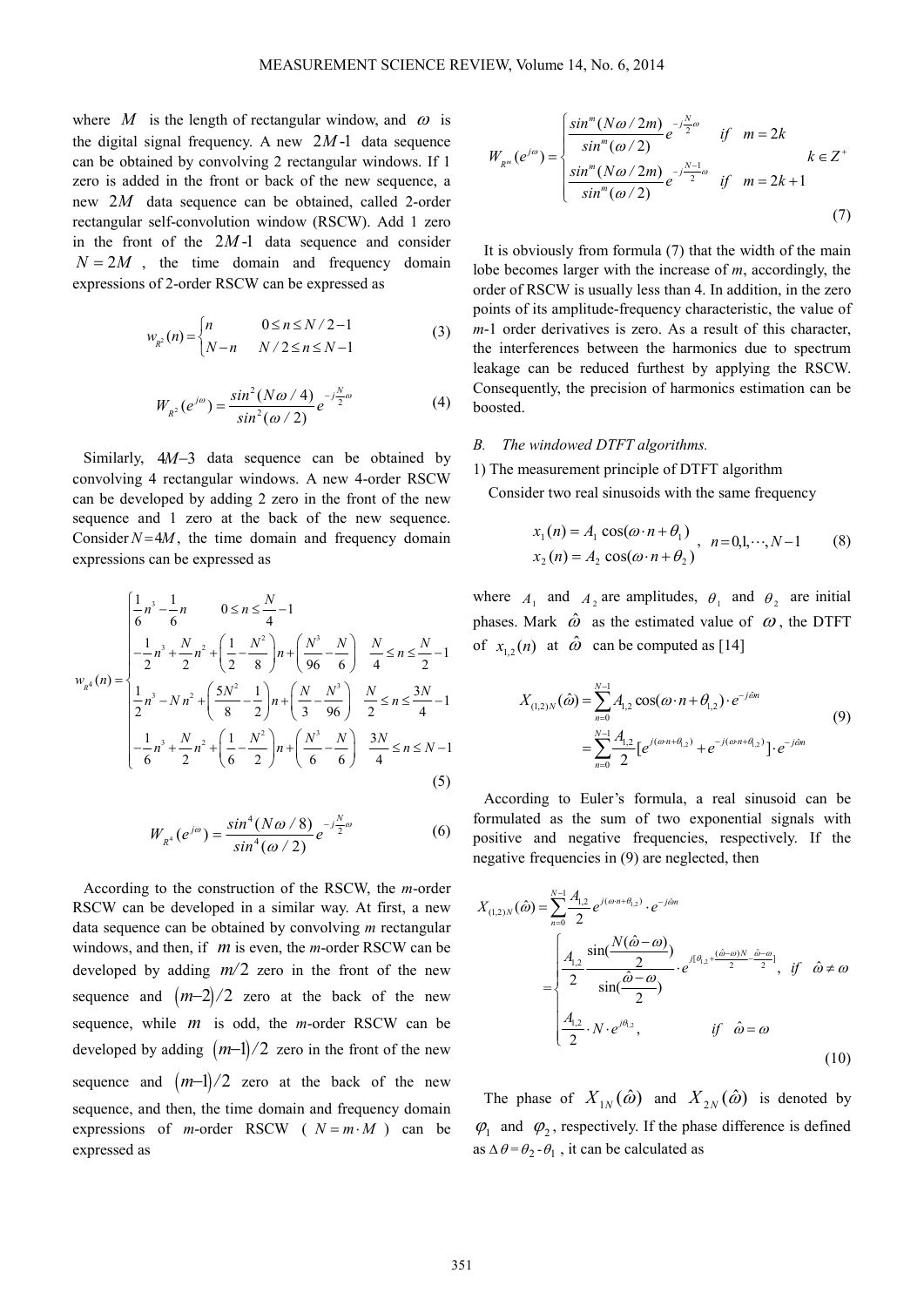$$
\Delta \theta = \varphi_2 - \varphi_1 \tag{11}
$$

This is the typical DTFT-based algorithm. It is obvious that the phase difference of two signals approximates the subtraction of two DTFT phases at the estimated signal frequency. If the negative frequency is neglected in (10), it is no longer the DTFT of the real sinusoidal signal but is that of the complex one. In other words, the contribution of negative frequency components in the spectrum is neglected in typical DTFT-based algorithm. When the signal frequency is quite low or close to the Nyquist frequency, the negative frequency interference in the spectrum becomes remarkable, which will bring about significant bias in phase difference measurement. The same thing will occur if a small number of sampled data are taken in DTFT calculation.

Thus, two new DTFT algorithms with negative frequency contribution considered, which aim to remove the bias of the DTFT-based algorithm, are presented. Two new formulas for phase difference measurement adopting 2-order RSCW and 4-order RSCW are derived, respectively.

#### 2) The new DTFT algorithm based on 2-order RSCW

Assuming the length of 2-order RSCW is *N*, multiply the 2-order RSCW with signals  $x_{1,2}(n)$ , and the DTFT of the signals can be expressed as

$$
X_{R^2,(1,2)N}(\hat{\omega}) = \sum_{n=0}^{N-1} A_{1,2} \cos(\omega \cdot n + \theta_{1,2}) \cdot w_{R^2}(n) \cdot e^{-j\hat{\omega}n}
$$
  
\n
$$
= \sum_{n=0}^{N-1} \frac{A_{1,2}}{2} [e^{j(\omega \cdot n + \theta_{1,2})} + e^{-j(\omega \cdot n + \theta_{1,2})}] \cdot w_{R^2}(n) \cdot e^{-j\hat{\omega}n}
$$
  
\n
$$
= \frac{A_{1,2}}{2} [e^{j\theta_{1,2}} W_{R^2}(\hat{\omega} - \omega) + e^{-j\theta_{1,2}} W_{R^2}(\hat{\omega} + \omega)]
$$
  
\n
$$
= \frac{A_{1,2}}{2} \cdot \frac{\sin^2(\frac{N(\hat{\omega} - \omega)}{4})}{\sin^2(\frac{\hat{\omega} - \omega}{2})} \cdot e^{j[\theta_{1,2} - \frac{N(\hat{\omega} - \omega)}{2}]} \cdot e^{-j[\theta_{1,2} + \frac{N(\hat{\omega} + \omega)}{2}]} \cdot e^{-j[\theta_{1,2} + \frac{N(\hat{\omega} + \omega)}{2}]} \cdot e^{-j[\theta_{1,2} + \frac{N(\hat{\omega} + \omega)}{2}]} \cdot (12)
$$

As is generally known, multiplying in time domain is in correspondence with convolving in frequency domain. So the equation 12 can be regarded as

$$
X_{R^2,(1,2)N}(\hat{\omega}) = X_{(1,2)N}(\hat{\omega}) * W_{R^2}(\hat{\omega})
$$

Assuming that  $\hat{\omega} \neq \omega$ , (13) can be derived from (12).

$$
\tan \varphi_{R^2,(1,2)N} = \frac{\text{Im}[X_{R^2,(1,2)N}(\hat{\omega})]}{\text{Re}[X_{R^2,(1,2)N}(\hat{\omega})]} = \frac{c_1 \tan \theta_{R^2,(1,2)N} - c_2}{c_3 \tan \theta_{R^2,(1,2)N} + c_4}
$$
(13)

and then,

$$
\tan \theta_{R^2,(1,2)N} = \frac{c_4 \tan \varphi_{R^2,(1,2)N} + c_2}{c_1 - c_3 \tan \varphi_{R^2,(1,2)N}}
$$
(14)

where 
$$
\varphi_{R^2,(1,2)N}
$$
 denotes the phase of  $X_{R^2,(1,2)N}(\hat{\omega})$ .  
\n $c_1 = \sin^2 a_1 \sin^2 a_4 \cos 2a_1 - \sin^2 a_2 \sin^2 a_3 \cos 2a_3$   
\n $c_2 = \sin^2 a_1 \sin^2 a_4 \sin 2a_1 + \sin^2 a_2 \sin^2 a_3 \sin 2a_3$   
\n $c_3 = \sin^2 a_1 \sin^2 a_4 \sin 2a_1 - \sin^2 a_2 \sin^2 a_3 \sin 2a_3$   
\n $c_4 = \sin^2 a_1 \sin^2 a_4 \cos 2a_1 + \sin^2 a_2 \sin^2 a_3 \cos 2a_3$   
\n $a_1 = N(\hat{\omega} - \omega)/4, a_2 = (\hat{\omega} - \omega)/2,$   
\n $a_3 = N(\hat{\omega} + \omega)/4, a_4 = (\hat{\omega} + \omega)/2$ 

Making use of the formula

$$
\tan(\theta_{R^2,2N} - \theta_{R^2,1N}) = \frac{\tan \theta_{R^2,2N} - \tan \theta_{R^2,1N}}{1 + \tan \theta_{R^2,2N} \tan \theta_{R^2,1N}}
$$
, the phase difference

can be deduced as:

$$
\Delta \theta = \arctan\left[\frac{(c_1 c_4 + c_2 c_3)(\tan \varphi_{\vec{k}^2,2N} - \tan \varphi_{\vec{k}^2,1N})}{(c_1^2 + c_2^2) + (c_2 c_4 - c_1 c_3)(\tan \varphi_{\vec{k}^2,1N} + \tan \varphi_{\vec{k}^2,2N}) + (c_3^2 + c_4^2)\tan \varphi_{\vec{k}^2,1N}\tan \varphi_{\vec{k}^2,2N}\right]
$$
\n(15)

When the signal-to-noise ratio (SNR) of signals is not very low, the signal frequency estimated by adaptive notch filter or discrete spectrum correction is generally quite close to the true value, i.e.,  $\hat{\omega} \approx \omega$ , then,  $\sin\alpha_1 / \sin\alpha_2 \approx N/2$  can be deduced. And then, equation 15 can approximately be expressed as follows.

$$
\Delta \theta = \arctan\left[\frac{m_1(\tan\varphi_{R^2,2N} - \tan\varphi_{R^2,1N})}{m_2 + m_3(\tan\varphi_{R^2,1N} + \tan\varphi_{R^2,2N}) + m_4 \tan\varphi_{R^2,1N} \tan\varphi_{R^2,2N}}\right]
$$
(16)

where

$$
m_1 = (N \sin \hat{\omega})^4 / 16 - \sin^4 \beta ;
$$
  
\n
$$
m_2 = (N \sin \hat{\omega})^4 / 16 + \sin^4 \beta - [(N \sin \hat{\omega} \sin \beta)^2 \cos 2\beta] / 2 ;
$$
  
\n
$$
m_3 = [(N \sin \hat{\omega} \sin \beta)^2 \sin 2\beta] / 2 ;
$$
  
\n
$$
m_4 = (N \sin \hat{\omega})^4 / 16 + \sin^4 \beta + [(N \sin \hat{\omega} \sin \beta)^2 \cos 2\beta] / 2 ;
$$
  
\n
$$
\beta = N \hat{\omega} / 2
$$

Equation 16 is the new DTFT algorithm based on 2-order RSCW for phase difference calculation. When  $\hat{\omega} = \omega$ , the formula for phase difference calculation is just the same as (16), so there is no need to estimate if the  $\hat{\omega}$  equals  $\omega$  or not. However, the higher accuracy of frequency estimation, the better the phase difference measurement.

#### 3) The new DTFT algorithm based on 4-order RSCW

The time domain and frequency domain of 4-order RSCW expressions are illustrated in equation 5 and 6, respectively. According to the derivation process of the new DTFT algorithm based on 2-order RSCW for phase difference measurement, the new DTFT algorithm based on 4-order RSCW for phase difference calculation can be obtained similarly as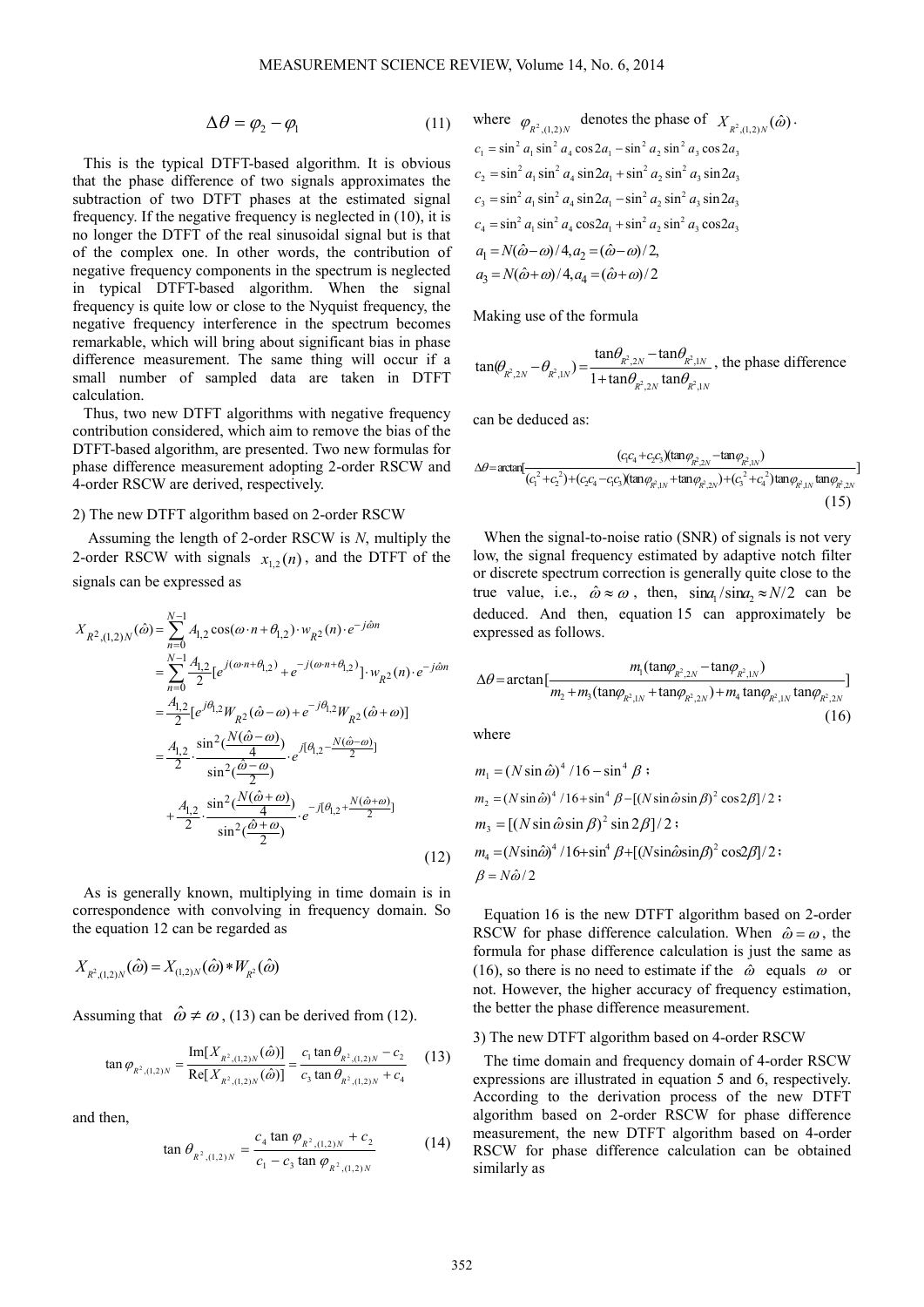$$
\Delta \theta = \arctan \left[ \frac{m_5 (\tan \varphi_{R^4,2N} - \tan \varphi_{R^4,1N})}{m_6 + m_7 (\tan \varphi_{R^4,1N} + \tan \varphi_{R^4,2N}) + m_8 \tan \varphi_{R^4,1N} \tan \varphi_{R^4,2N}} \right]
$$
\n(17)

Where

 $m_5 = (N \sin \hat{\omega} / 4)^8 - \sin^8 \beta$ ;  $m_6 = (N \sin \hat{\omega} / 4)^8 + \sin^8 \beta - 2 \cdot [(N \sin \hat{\omega} \sin \beta / 4)^4 \cos 4\beta]$  $m_7 = 2 \cdot [(N \sin \hat{\omega} \sin \beta / 4)^4 \sin 4 \beta]$ ;  $m_{\rm s} = (N\sin\hat{\omega}/4)^8 + \sin^8\beta + 2\cdot[(N\sin\hat{\omega}\sin\beta/4)^4\cos 4\beta];$  $\beta = N\hat{\omega}/4$ 

#### *C. The sliding recursive DTFT algorithm.*

If the signals are time-varying, the algorithm of DTFT cannot be carried out directly. As the width value of window *N* is very small and the frequency varies a bit in the window which can be approximately reckoned, the frequency does not change in the window, and then, the phase difference of each sampled datum can be worked out based on the sliding intercepting thought.

For signal  $x(n)$ , assume that *N* data have been sampled at the time of *m*, i.e.  $x(m)$ ,  $x(m+1)$   $\ldots$   $x(m+N-1)$ , The DTFT of the sampling sequence at  $\hat{\omega}_m$  can be expressed as

$$
X_{m,N}(\hat{\omega}_m) = \sum_{n=0}^{N-1} x(m+n) \cdot e^{-j\hat{\omega}_m n}
$$
  
=  $x(m) + x(m+1) * e^{-j\hat{\omega}_m} + x(m+2) * e^{-2j\hat{\omega}_m} + \dots + x(m+N-1) * e^{-j\hat{\omega}_m(N-1)}$  (18)

At the time of  $m+1$ , a new datum  $x(m+N)$  is sampled and added to the data, while the  $x(m)$  is eliminated from the data, the DTFT of the sequence with *N* data at  $\hat{\omega}_{m+1}$ can be expressed as

 $\alpha_{n+1}(\hat{\omega}_{n+1}) = \sum_{n=0}^{\infty} x(m+1+n) \cdot e^{-j\alpha_{n+1}}$ 

1



Fig.1. The sliding time window for *N* points.

Comparing (18) and (19), we observe that  $\hat{\omega}_m$  and  $\hat{\omega}_{m+1}$ delegate the estimated frequency of two adjacent window sampling points, respectively. It is obvious from Fig.1. that it is inaccurate to use  $\hat{\omega}_{m+1}$  to calculate the  $X_{m+1,N}(\hat{\omega}_{m+1})$ , as the *N*-1 points are the same in the two adjacent windows. So, (19) can be revised as follows

$$
X_{m+1,N}(\hat{a}_{m+1}) = x(m+1) + x(m+2) * e^{-j\hat{a}_{m+1}} + \cdots + x(m+N-1) * e^{-j\hat{a}_{m+1}(N-2)} + x(m+N) * e^{-j\hat{a}_{m+1}(N-1)}
$$
  
\n=
$$
\left[ \sum_{n=0}^{N-1} x(m+n) \cdot e^{-j\hat{a}_{m+1}n} - x(m) \right] * e^{j\hat{a}_{m+1}} + x(m+N) * e^{-j\hat{a}_{m+1}(N-1)}
$$
  
\n
$$
\approx \left[ \sum_{n=0}^{N-1} x(m+n) \cdot e^{-j\hat{a}_{n}n} - x(m) \right] * e^{j\hat{a}_{m+1}} + x(m+N) * e^{-j\hat{a}_{m+1}(N-1)}
$$
  
\n=
$$
\left[ X_{m,N}(\hat{a}_{m}) - x(m) + x(m+N) * e^{-j\hat{a}_{m+1}N} \right] * e^{j\hat{a}_{m+1}}
$$
  
\n(20)

Equation 20 is the sliding recursive DTFT algorithm proposed in this paper. It is obvious that there is a recursive relationship exit among the new sampling sequence with the old one. Besides, only 2 complex additions and 2 complex multiplications are required to calculate the new DTFT, and the routine DTFT calculation is just needed at the first rectangular window in the whole process, which discards the redundancy calculations. Note that the equation 20 is quite suitable for the signal when the frequency is steady. For time-varying signal, if all  $\hat{\omega}_{m+1}$  which exist in the first underline part in (20) are displaced by  $\hat{\omega}_m$ , the dynamic characteristic will be weakened, especially if the frequency varies in a big range.

As for the typical DTFT-based algorithm, the routine DTFT calculation is needed in every window without exception. When a new datum is obtained, *N* complex multiplications and *N-1* complex additions are required to calculate the new DTFT. Besides, according to Fig.1., the conventional DTFT-based algorithm has *N*-1 redundancy calculations.

#### *D. The steps of the proposed algorithm.*

To sum up, the steps of the proposed algorithms can be illuminated as follows

(1) Estimate the signal frequency by adaptive notch filter or discrete spectrum correction, denoted by  $\hat{\omega}_i$ ;

(2) Calculate the DTFTs by (9) at the first rectangular window at  $\hat{\omega}_1$ ;

(3) Calculate  $\tan \varphi_1$  and  $\tan \varphi_2$  by convolving the 2-order RSCW or 4-order RSCW with DTFT in the frequency domain;

(4) Calculate  $m_1$  to  $m_4$  or  $m_5$  to  $m_8$  by  $\hat{\omega}$  and  $N$ , and then substitute into (16) or (17) for  $\tan \varphi_1$  and  $\tan \varphi_2$  to calculate the phase difference;

(5) Make use of the sliding recursive DTFT algorithm in (20), calculate the DTFT at every frequency point  $\hat{\omega}_i$ ;

(6) Repeat step (3) and step (4), the phase difference can be obtained at any time.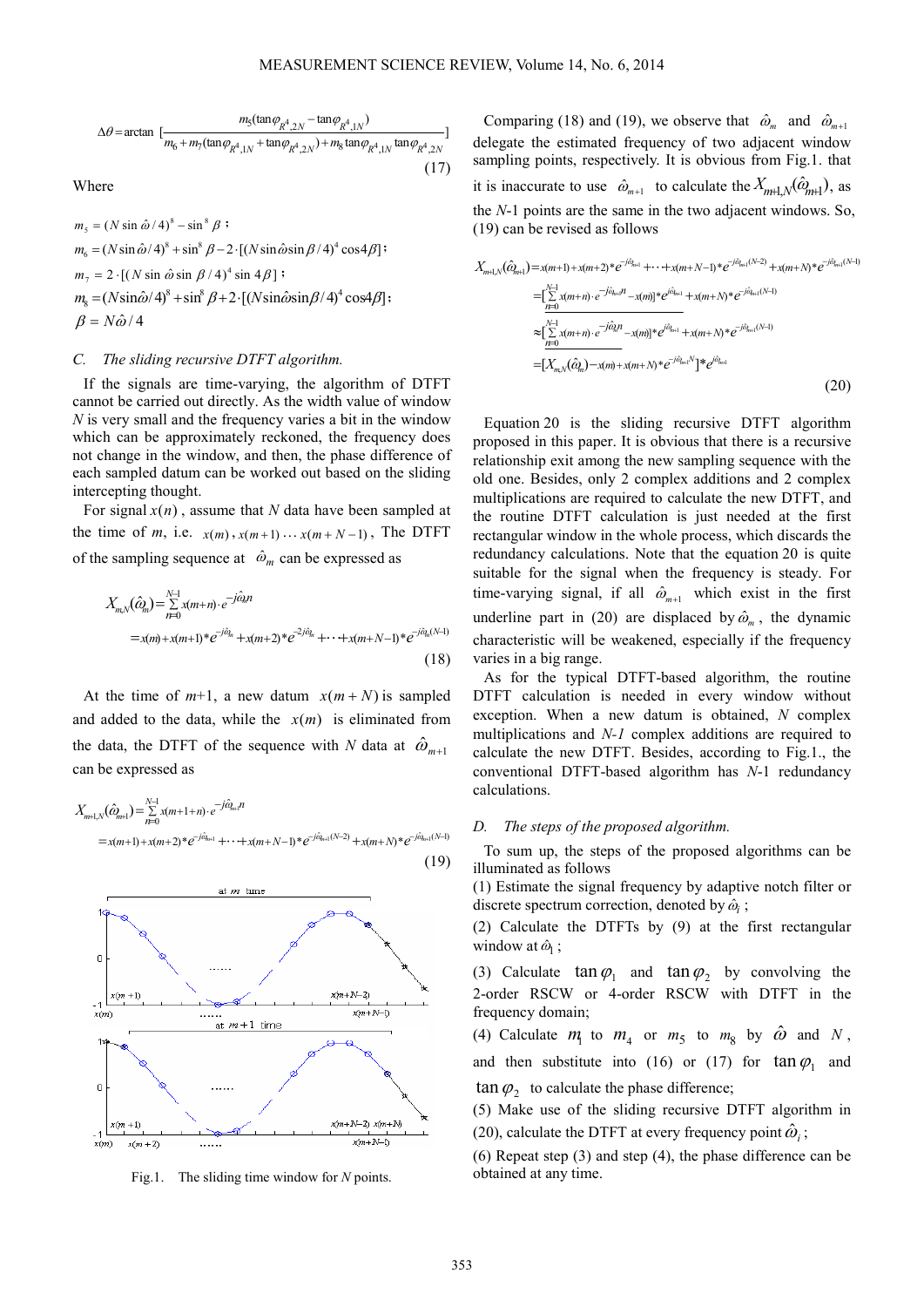#### 3. SIMULATION AND EXPERIMENTAL RESULTS

In order to validate the effectiveness of the proposed method, computer simulations have been carried out firstly. To draw a comparison, the phase difference estimates are given at different conditions, such as under noisy or noiseless circumstance, under different sampling data circumstance, and so on. Then, experimental data under different flow rates is gathered through the Coriolis mass flowmeter platform designed by our research team, which is used for experiments. In simulations, the phase difference equals 1.8º, the sampling frequency equals 1000 Hz, the number of sampled points equals 1024, and the frequency resolution equals 0.9766 Hz.

#### *A. Simulation results.*

Under noiseless circumstances, the relative errors of phase difference which are computed by comparing the estimated values of phase difference versus the theoretic values are shown in Fig.2. and Fig.3., respectively. The signal frequency varies from 1 Hz to 10 Hz in Fig.2., and varies from 490 Hz to 499 Hz in Fig.3., with the step length of 0.1 Hz.

As shown in Fig.2. and Fig.3., the DTFT-based algorithm causes significant errors, while the accuracy of the proposed algorithms is quite low, and they are always superior to the DTFT-based algorithm in the absence of noise. This is because the side lobe of negative frequency components is considered in the proposed algorithms. Besides, the accuracy of the proposed algorithm with the 4-order RSCW is superior to the one with 2-order RSCW, for the 4-order RSCW has a lower attenuation and better inhibition of spectral leakage than 2-order RSCW.



Fig.2. Relative errors of phase difference in the absence of noise when the signal frequency is quite low.

For real-valued signals in the presence of white Gaussian noise, extensive computer simulations have been conducted to evaluate the performance of the proposed algorithms. The white Gaussian noises imposed on two sinusoids are not correlative. Comparisons are also made by the DTFT-based algorithm with the proposed algorithms. All simulation results provided are the average of 100 independent runs.



Fig.3. Relative errors of phase difference in the absence of noise when the signal frequency is close to Nyquist frequency.

Fig.4. and Fig.5. show the MSE of the proposed algorithms and DTFT-based algorithm versus the signal frequency at SNR=20 dB, respectively. It is observed from Fig.4. and Fig.5. that the proposed algorithms are almost unbiased, while the DTFT-based algorithm results in a significant bias when the signal frequency is quite low or close to the Nyquist frequency. The bias of DTFT-based algorithm varies in the manner of decaying oscillation, because the side lobe of negative frequency components in the spectrum equals to zero, when signal frequency equals to a multiple of half a frequency resolution. In other words, the contribution of negative frequency can be ignored at this moment. What is more, the MSE of the DTFT-based algorithm approach those of the proposed algorithms asymptotically when the signal frequency moves away from zero and Nyquist frequency.



Fig.4. MSE of phase difference under SNR=20 dB when the signal frequency is quite low.

Fig.6. shows the MSE of the proposed algorithms, and DTFT-based algorithm versus the different sampling points varies from 100 to 1000 when signal frequency equals 2.5 Hz. It is seen that the DTFT-based algorithm approaches those of the proposed algorithms asymptotically when the signal frequency moves away from zero and Nyquist frequency, besides, the biases of DTFT-based algorithm vary in the manner of decaying oscillation. Both of these reasons are illuminated as shown in Fig.4. and Fig.5.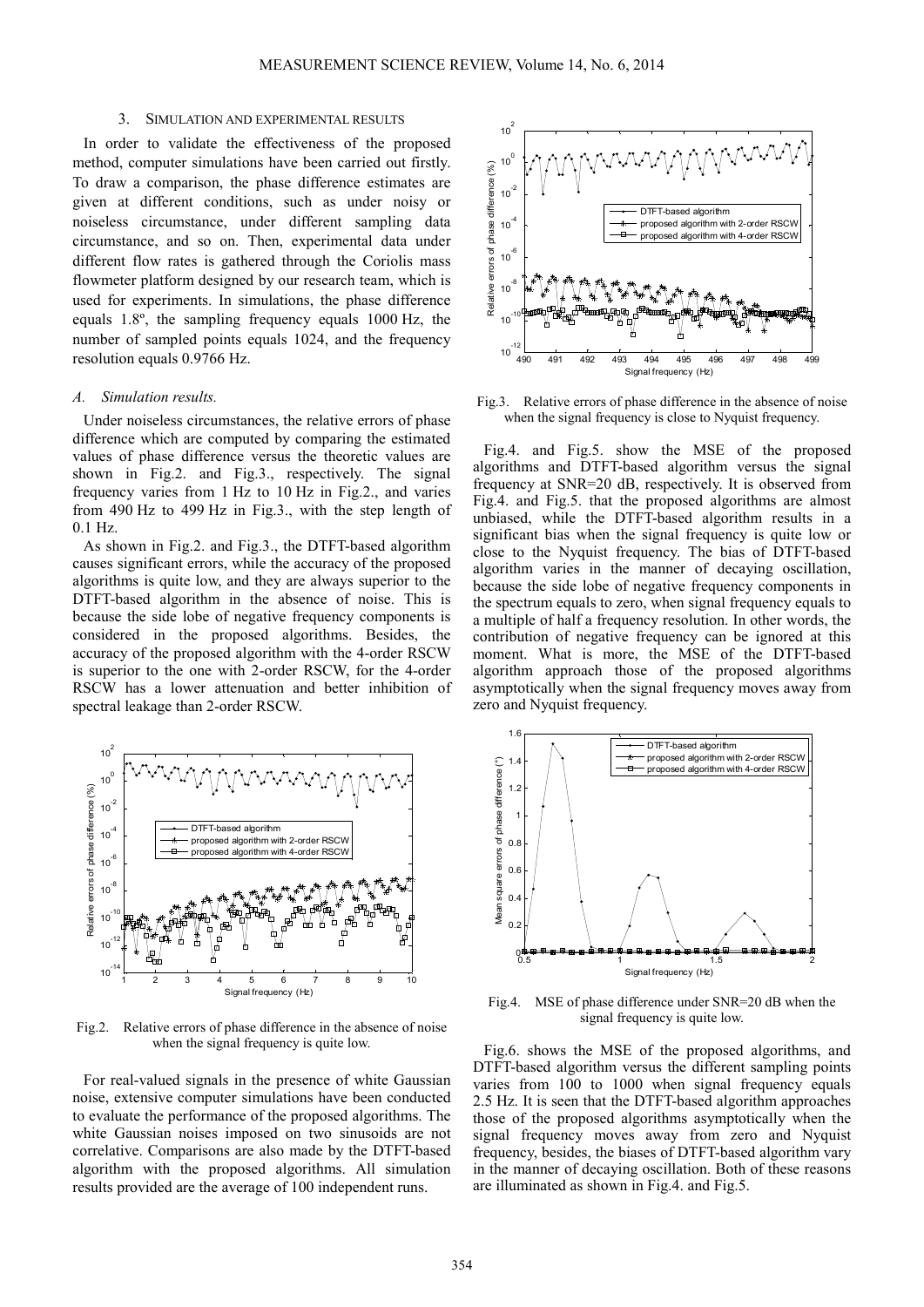

Fig.5. MSE of phase difference under SNR=20 dB when the signal frequency is close to Nyquist frequency.



Fig.6. MSE of phase difference under different sampling points.

Fig.7. shows the comparison of phase difference versus the sampling points estimated by the DTFT-based algorithm and the proposed algorithm with 4-order RSCW. We just present the proposed algorithm with 4-order RSCW, for the accuracy of the proposed algorithm with 2-order RSCW is quite close to the proposed algorithm with 4-order RSCW, and the accuracy of the proposed algorithm with the 4-order RSCW is superior to the one with 2-order RSCW. As is shown in Fig.7., the proposed algorithm can track the phase difference continuously, while the DTFT-based algorithm

causes significant errors with the increase of sampling points, because the proposed algorithm adopts the sliding recursive idea, which can eliminate the redundancy calculation of DTFT. The proposed algorithm is of less computer load and has better dynamic performance.



Fig.7. The comparison curve of phase difference estimated by two algorithms.

## *B.. Experimental results.*

In order to discuss the effectiveness in practice, making use of the CMF plant which our group developed to acquire large numbers of data, then the DTFT-based algorithm and the proposed algorithm with 4-order RSCW are evaluated. For CMF, the mass flow rate is calculated by measuring the phase difference or time interval between two signals detected by electromagnetic sensors. We selected the RHEONIK CMF with a RHE08 transmitter in the experiments, the range of the mass flow rate varies from 0.40 kg/min to 16.84 kg/min, and the signal frequency of CMF approximates 146 Hz. At each steady flow rate, 20 000 sampling points of data are sampled each time for each sensor.

Table 1. shows the estimated time delays and relative errors under different flow rates. As shown in Table 1., the results of the proposed algorithm are much closer to the theoretic values of the time delays by comparison, whereas the DTFT-based algorithm causes remarkable deviations, which also validate the effectiveness of the proposed algorithm.

Table 1. The estimated time delays and relative errors under different flow rates.

| Mass flow<br>rate<br>/(kg/min) | The theoretic<br>time delay<br>values/ $\mu$ s | The mean of time delay values/ $\mu$ s |                                             | The relative error of time delay values/% |                                             |
|--------------------------------|------------------------------------------------|----------------------------------------|---------------------------------------------|-------------------------------------------|---------------------------------------------|
|                                |                                                | DTFT-based<br>algorithm                | The proposed algorithm<br>with 4-order RSCW | DTFT-based<br>algorithm                   | The proposed algorithm<br>with 4-order RSCW |
| 0.40                           | 2.9146                                         | 2.9287                                 | 2.9185                                      | 0.4838                                    | 0.1338                                      |
| 1.12                           | 8.0847                                         | 8.1243                                 | 8.0956                                      | 0.4898                                    | 0.1348                                      |
| 2.28                           | 16.4143                                        | 16.4961                                | 16.4365                                     | 0.4983                                    | 0.1352                                      |
| 4.36                           | 31.3502                                        | 31.5106                                | 31.3928                                     | 0.5116                                    | 0.1359                                      |
| 8.50                           | 61.0783                                        | 61.4098                                | 61.1627                                     | 0.5427                                    | 0.1382                                      |
| 16.84                          | 120.9653                                       | 121.6971                               | 121.1341                                    | 0.6050                                    | 0.1395                                      |